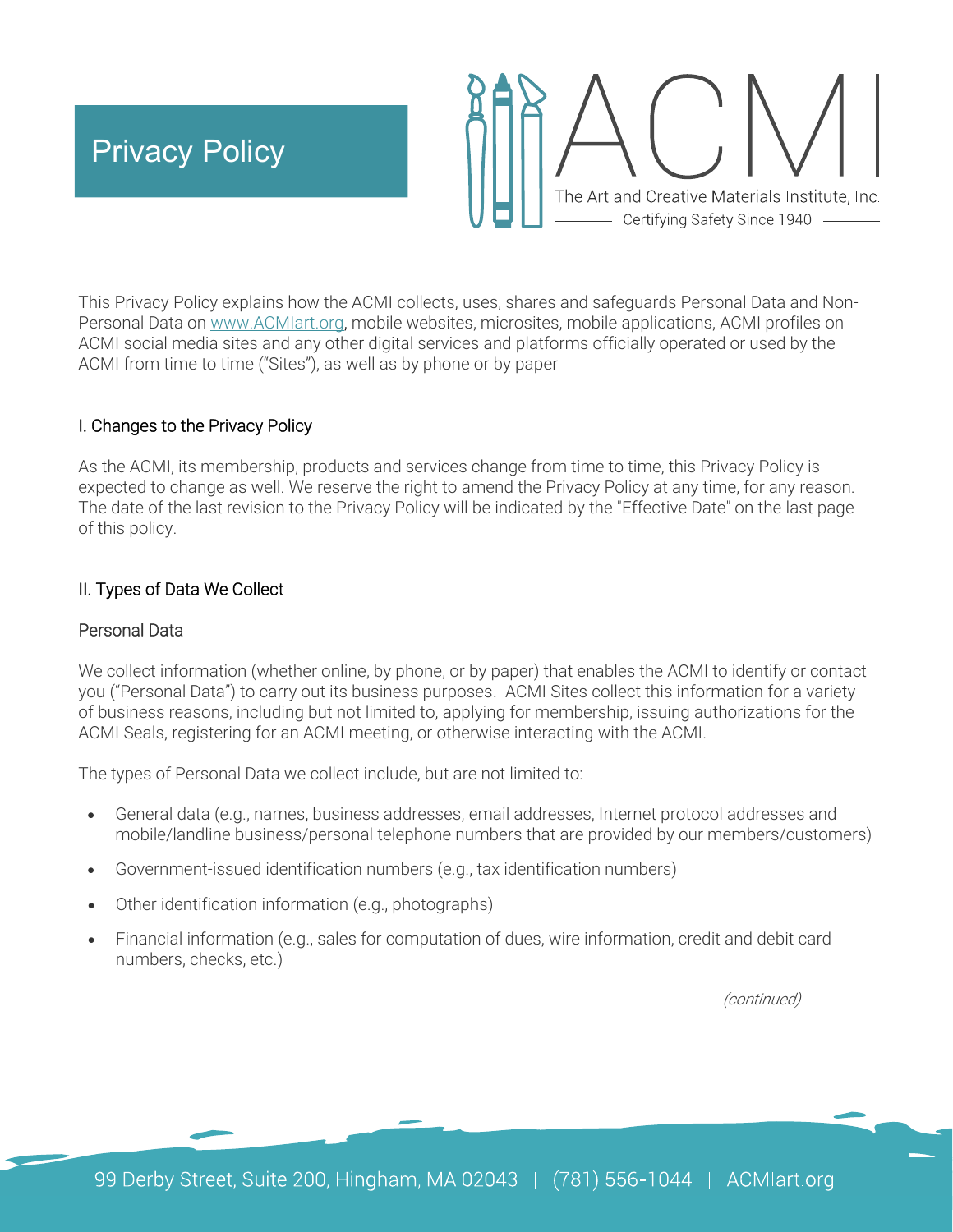## Non-Personal Data

We collect information (whether online, by phone, or by paper) that does not directly identify you as you interact with our Sites ("Non-Personal Data"). The types of Non-Personal Data we collect includes, but is not limited to:

-2-

- Site usage (e.g., browsing history, search terms, number of clicks, referring/exit pages, date/time stamp, time on Site)
- Products and services viewed
- Computer type, operating system and platform type
- Internet service provider
- Your industry and business (e.g., company size and location, job functions and seniority levels)

#### III. How We Use Your Data

In addition to the uses described above, we use your Personal Data, sometimes combined with Non-Personal Data, in a variety of ways including, but not limited to the below, in order to:

#### Personal Data

- Identify you when you visit our Sites
- Provide service communications such as bill reminders, order confirmations, program registrations and customer service messages
- Respond to your emails or online requests for products, services, or information
- Deliver and process surveys
- Personalize and improve the usability of the Sites
- Fulfill and/or deliver ACMI products and services
- Tailor content and marketing to you
- Publish membership directories, membership lists and registration lists on the Sites and in print and digital media to allow other members and the public to find you; such directories and lists will not include credit card information or personal identification numbers such as tax identification numbers, as set forth below.

#### Non-Personal Data

We use Non-Personal Data to improve the usability of our Sites and for other business reasons.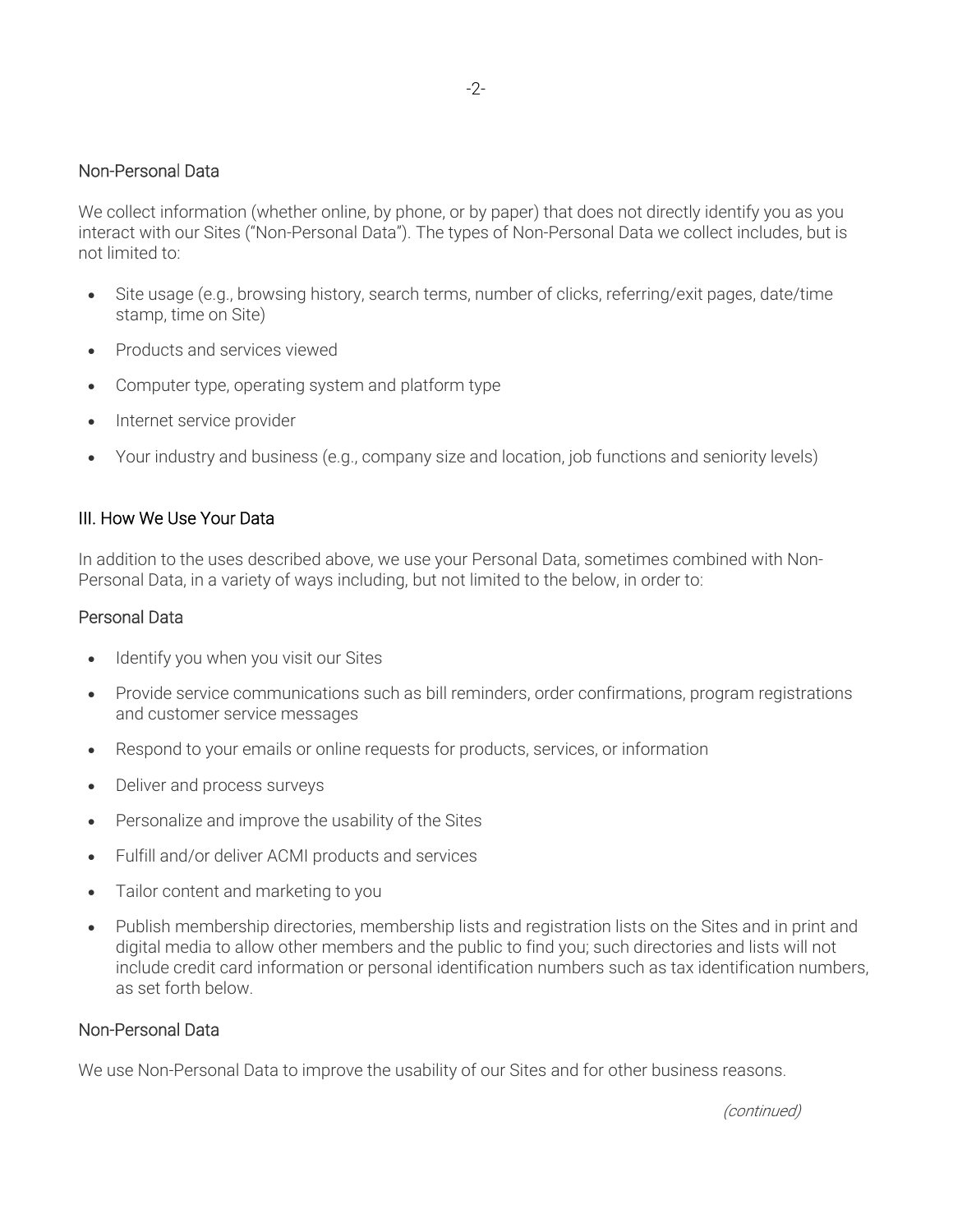## IV. How We Share Your Data

We share your Personal Data, sometimes combined with Non-Personal Data, in a variety of ways including, but not limited to the below:

- Share data with third parties to fulfill service requests and to perform business functions (e.g., the ACMI contracts with third parties to provide services on our behalf such as billing, data hosting services; packaging, mailing and delivering services; customer support and consulting services; and meeting services).
- Share data with third parties as required by law or to protect the ACMI in the good-faith belief that such action is necessary to: (a) conform to legal requirements or comply with legal process served on the ACMI; (b) protect and defend the ACMI's rights or property; or (c) protect the personal safety of ACMI personnel or members of the public in appropriate circumstances.
- Share data with third parties if the ACMI and/or its assets (or a portion of its assets) are sold, assigned, transferred, or merged, or if the ACMI undergoes some other change including a change to its corporate form as part of a bankruptcy proceeding or otherwise; information may be transferred as part of that transaction or change.
- Share data with third parties under other unanticipated situations, but only with your consent.
- Share your email address, but only as permitted by the ACMI Email Policy, as follows:

Your email address will be used only by the ACMI, its entities and ACMI vendors performing member services, or offering products on ACMI's behalf. ACMI does not sell or rent email addresses to anyone outside the ACMI, nor does the ACMI share email addresses to unrelated third-parties, affiliates, or ACMI members. Please understand, however, that in such cases, your email address may be visible to other members, others who have interest in the art materials industry and ACMI events, as well as the public through ACMI membership directories, membership lists and registration lists. The ACMI also shares your email address with third parties to enable the ACMI to take security measures to help protect against unauthorized access to or unauthorized alteration, disclosure, or destruction of data. Finally, the ACMI shares email addresses with third parties as necessary for the ACMI to perform certain services on our behalf, such as packaging, mailing and delivering products and processing meeting registrations and to respond to your service requests.

### V. How You Can Manage the Processing of Your Data

You can manage your profile and email preferences, including "opting out" of email by contacting us using the information in the "Contact Information" section below. Our processing of your data is based upon your consent, contract performance (e.g., your purchase of products or membership subscription/renewal), legitimate business interest, or compliance with law. You have the right to object to our processing of your data or to restrict our processing of your data. In addition, if you have consented to the processing of your Personal Data, you have the right to withdraw your consent at any time.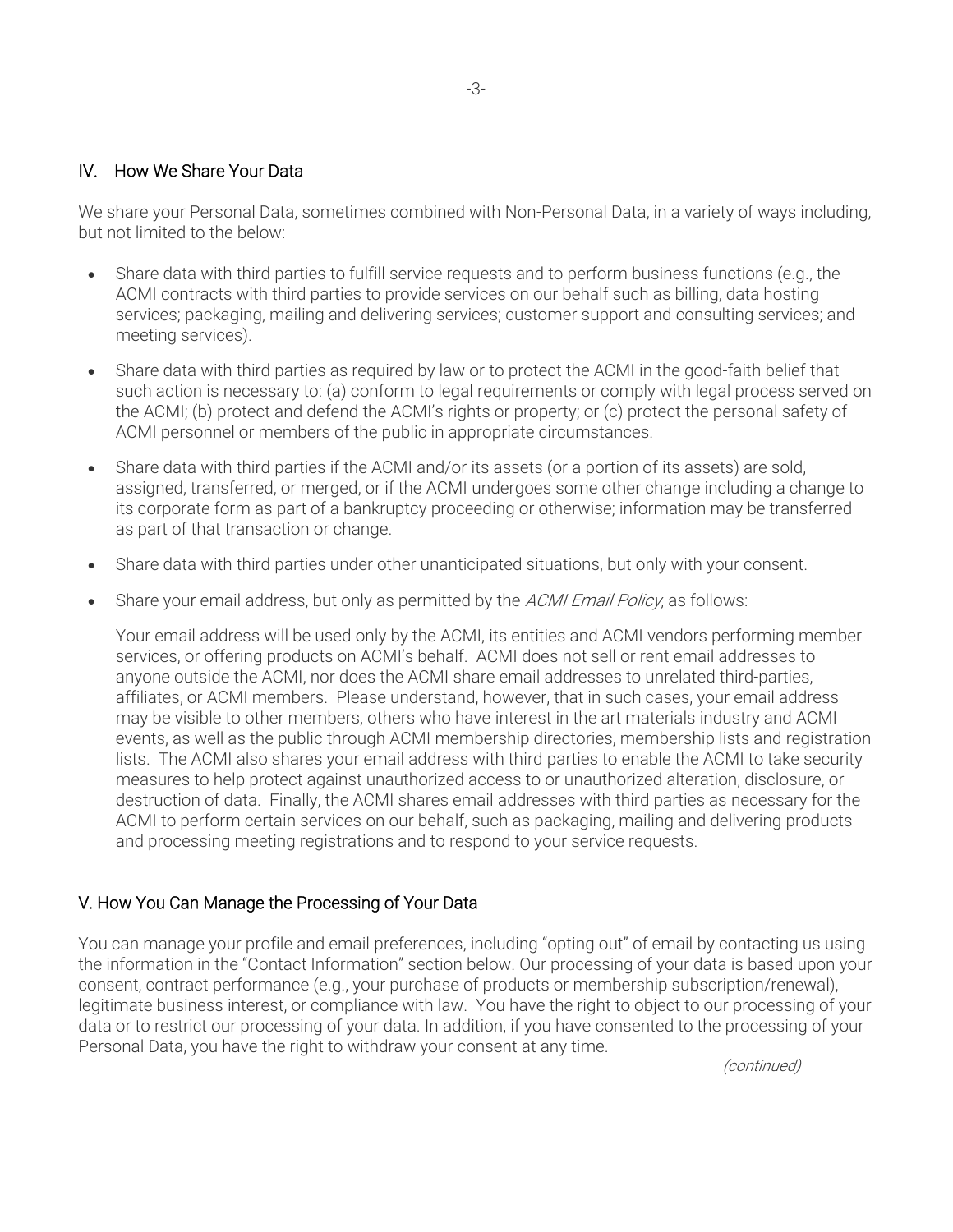### VI. Canada Anti-Spam Law

ACMI complies with the Canada Anti-Spam Law. Non-ACMI members or associates who provide us a Canadian mailing address will not receive unauthorized Commercial Electronic Messages (as defined under the Canada Anti-Spam Law) unless these individuals have "opted-in" to receive Commercial Electronic Messages.

# VII. Children

We do not knowingly collect Personal Data from or market to children under the age of 13.

# VIII. How We Protect Personal Data

ACMI implements commercially reasonable security measures to help protect against unauthorized access to or unauthorized alteration, disclosure, or destruction of data. Except for membership directories, membership lists and registration lists, and the sharing of information as set forth in this Privacy Policy, we restrict access to Personal Data to certain companies who need the data to operate, develop, or improve our services. These individuals or partner organizations are bound by confidentiality obligations and may be subject to discipline, including termination and criminal prosecution, if they fail to meet these obligations.

Unfortunately, no data transmission over the Internet or electronic storage is fully secure. Accordingly, and despite our reasonable efforts to protect your Personal Data from unauthorized access, use, or disclosure, ACMI cannot guarantee or warrant the security of the Personal Data you transmit to us, or to or from our online Sites. If you have questions about this Privacy Policy, please contact us.

# IX. User ID and Password

Certain areas of the Sites require the use of a user ID, email address, or password as an additional security measure that helps protect your Personal Data. To help you protect your privacy, these Sites have tools to help you log in and log out.

# X. Linking to Other Internet Sites

You should be aware that other Internet sites that are linked from the Sites or from an ACMI email message may contain privacy provisions that differ from the provisions of this Privacy Policy. To ensure your privacy is protected, we recommend that you review the privacy statements of these other linked sites, applications, or other digital platforms.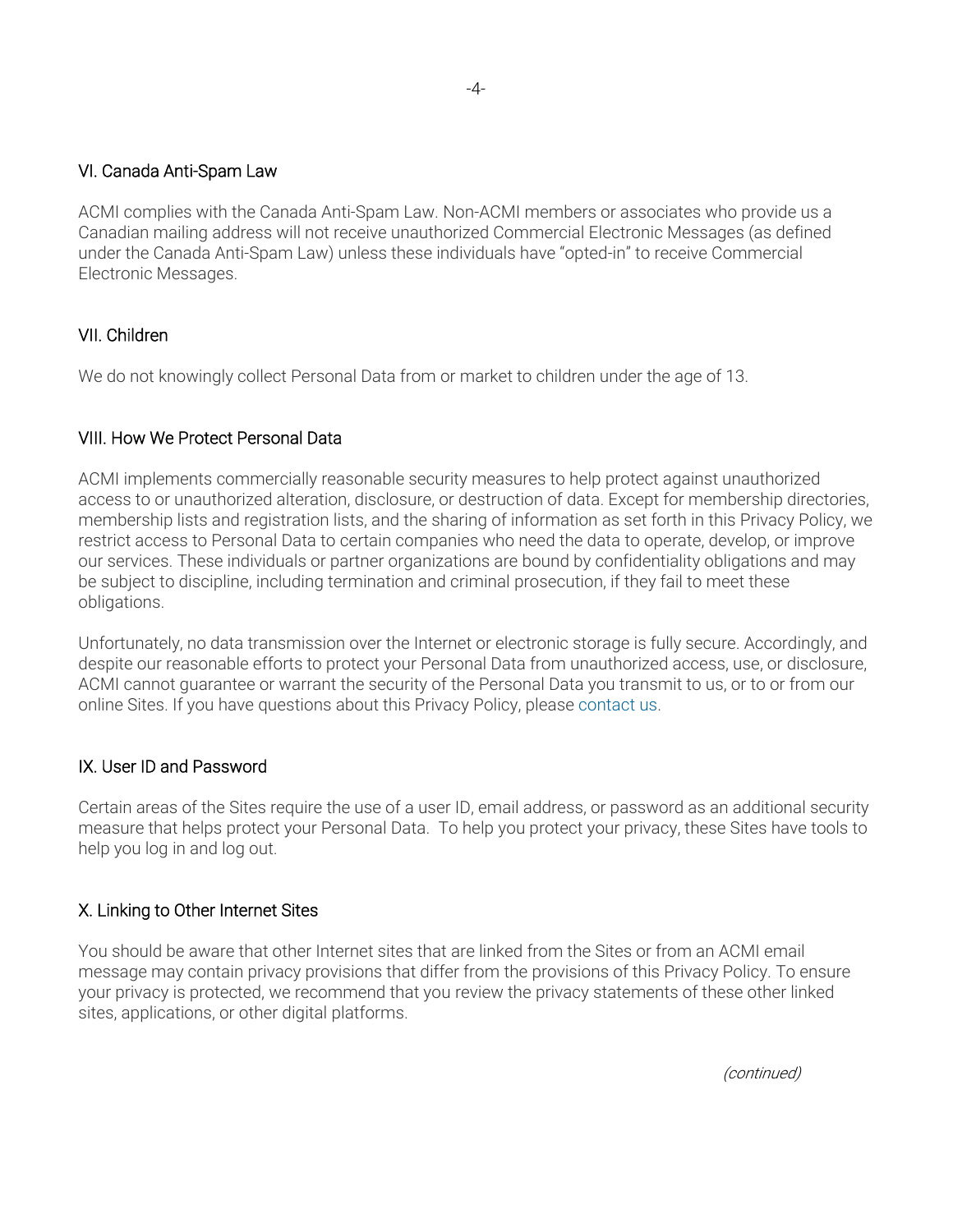### XI. How You Can Access, Change and Delete Your Personal Data

We rely on you to update and correct your Personal Data. If you are a user of our Sites, or an ACMI member or licensee, you can review, update and correct your information directly on ACMI's website or by contacting us using the information in the "Contact Information" section below. Typically, we retain your Personal Data for the period necessary to fulfill the purposes outlined in this Privacy Policy, unless a longer retention period is required or permitted by law. This may include retaining your Personal Data indefinitely, even after you are no longer an ACMI member, in order to comply with our legal obligations, resolve disputes, or enforce any of our agreements. Please note that you can request, at any time, that we delete your Personal Data. All requests must be directed to the contact in the "Contact Information" section below. We can decide to delete your Personal Data if we believe that the data is incomplete, inaccurate, or that our continued use and storage are contrary to our obligations to other members, individuals, or third parties. When we delete your Personal Data, it will be removed from our Sites, but the data may remain in our archives if the ACMI determines that it is not practical or possible to delete it.

## XII. Cookies and Other Web Devices

Our website sends cookies (e.g., pieces of code or text placed on your computer by us or third-parties when you browse our Sites) to your web browser (if your browser's preferences allow it) to collect data when you browse our Sites. Cookie settings can be controlled in your Internet browser to automatically reject some forms of cookies. If you view our website without changing your cookie settings, you are indicating your consent to receive all cookies from our Sites. If you do not allow cookies, some features and functionality of our Sites may not operate as expected. In addition to cookies, we place technological tools (and allow certain third parties to place technological tools) such as tags and beacons (e.g., code scripts that are primarily used to track visitors' activities on our Sites by web analytics software), Internet Protocol (IP) addresses, and other tools, to collect your data for the purposes listed in this Privacy Policy.

# XIII. Transmission of Data to Other Countries

Your Personal Data is processed in the United States, where privacy laws may be less stringent than the laws in your country and where the government, courts, or law enforcement may be able to access your data. By submitting your Personal Data to us, you agree to the transfer, storage and processing of your Personal Data in the United States.

### XIV. Right to Complain to Supervisory Authority

You, as the data subject, have the right to lodge a complaint with a supervisory authority, in particular in the Member State of your habitual residence, place of work, or place of the alleged infringement, if you believe that the processing of your personal data does not comply with legal requirements.